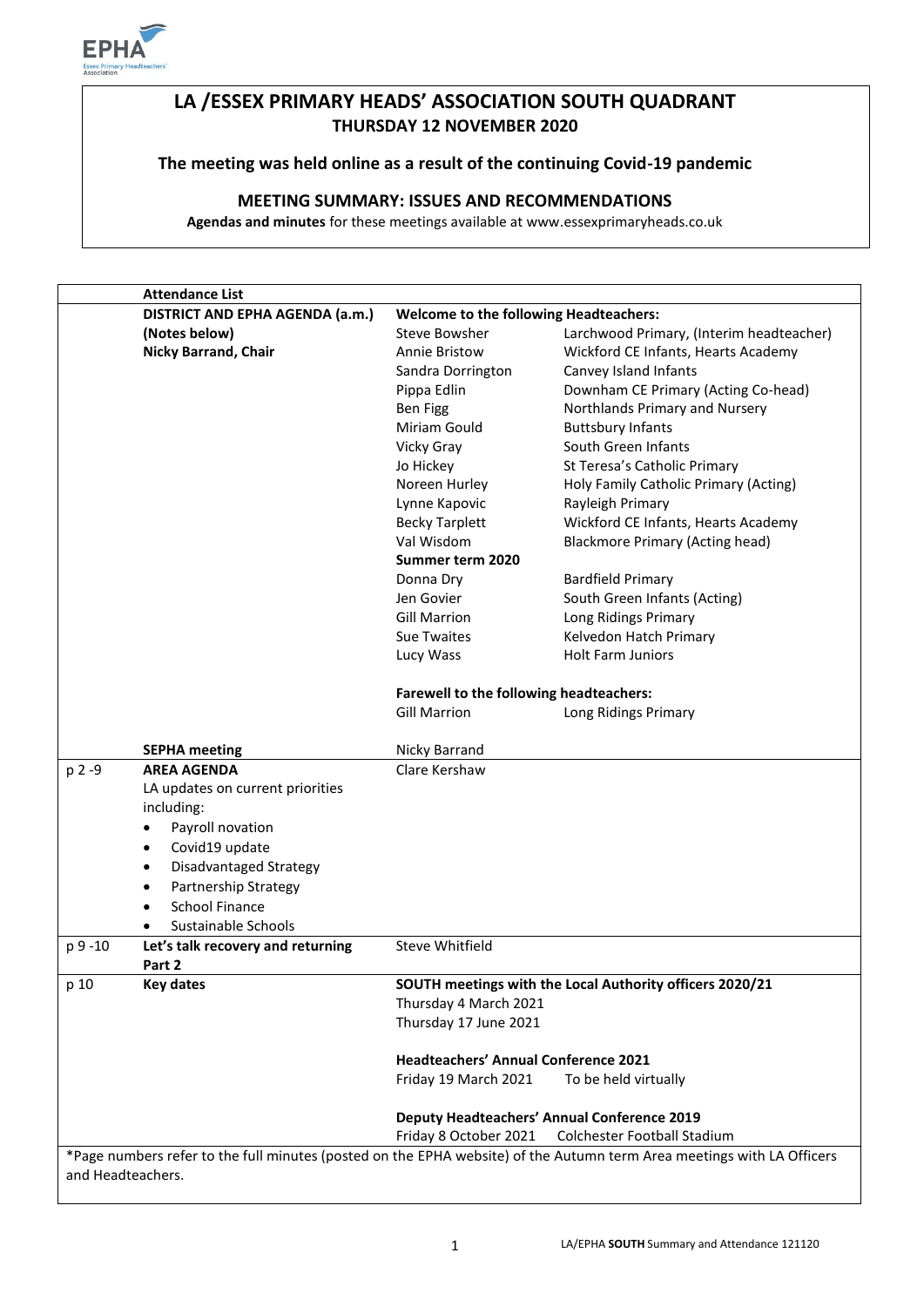

# **LA /ESSEX PRIMARY HEADS' ASSOCIATION SOUTH AREA DISTRICT AND AREA MEETING Thursday 12 November 2020 Attendance online**

### **Basildon/Billericay/Wickford Rochford/Rayleigh/Castle Point/Canvey Island**

Emma Lane Leigh Beck

Lisa Patient **Noak Bridge Primary** 

### **LA Officers Apologies Apologies**

Liz Benjeddi South Green Juniors Sue Clarke Barling Magna Primary Heidi Blakeley Abacus Primary Richard Green Grove Wood Primary Luke Bulpett **Brightside Primary** Lynne Kapovic **Rayleigh Primary** Sue Crace **Sue Crace** Downham CE Primary Glenn Moore Hadleigh Juniors Pippa Edlin **Downham CE Primary** Kath Sansom Wyburns Primary Courtney Freese The Willows Primary Claire Smith Riverside Primary Miriam Gould **Buttsbury Infants** Gary Soars Edward Francis Primary Infants/Northwick Park Kirsteen Newell **Kingston School** Lucy Wass Holt Farm Juniors Harriet Phelps-Knights Janet Duke Primary **Brentwood** Lorna Pigram Felmore Primary Clare Branton Willowbrook Primary Damian Pye Great Berry Primary Nera Butcher Hogarth Primary

Clare Kershaw **Director of Education** | Sandra Dorrington Canvey Island Infants Lisa Fergus **Assistant Director, South** Maz Norman Head of EY and Education, South Hilary Luckman School Effectiveness Partner Melanie Clapton School Effectiveness Partner Steve Whitfield ECC Strategy Lead for Social, Emotional and Mental Health (SEMH)

Karen Tucker Sarah Warnes

Gareth Allen **Millhouse Primary** John Archer Westwood Academy Nicky Barrand Cherry Tree Primary Jen Burdett Great Wakering Primary Julie Braithwaite **Lincewood Primary** Jo Hickey St Teresa's Catholic Primary Donna Dry Bardfield Primary Christine Redpath The Robert Drake Primary Maggie Elfenich Grange Primary **Bradley Saunders** Waterman Primary/Stambridge Primary Kelly Hamilton **Fairhouse Primary** | Catherine Stalham Winter Gardens Primary Canvey Juniors Jotmans Hall Primary

# Lorraine Ramet Wickford Primary | Caroline L'Estrange St Thomas of Canterbury Infants Sarah Sloper **Rettendon Primary** Amanda McAuliffe St Helen's Catholic Infants Veronica Wallace Kingswood Primary Dean Moran St Thomas of Canterbury Juniors Ingrid Nicholson Doddinghurst Infants **In Attendance Matt O'Grady** West Horndon Primary Pam Langmead EPHA Professional Officer | Bernadette Rossiter St Joseph the Worker Catholic Primary Sue Twaites Kelvedon Hatch Primary Val Wisdom Blackmore Primary

Note: If your attendance or apologies have not been noted please contact the EPHA Professional Officer at [pam@langmead.me.uk](mailto:pam@langmead.me.uk) for amendment.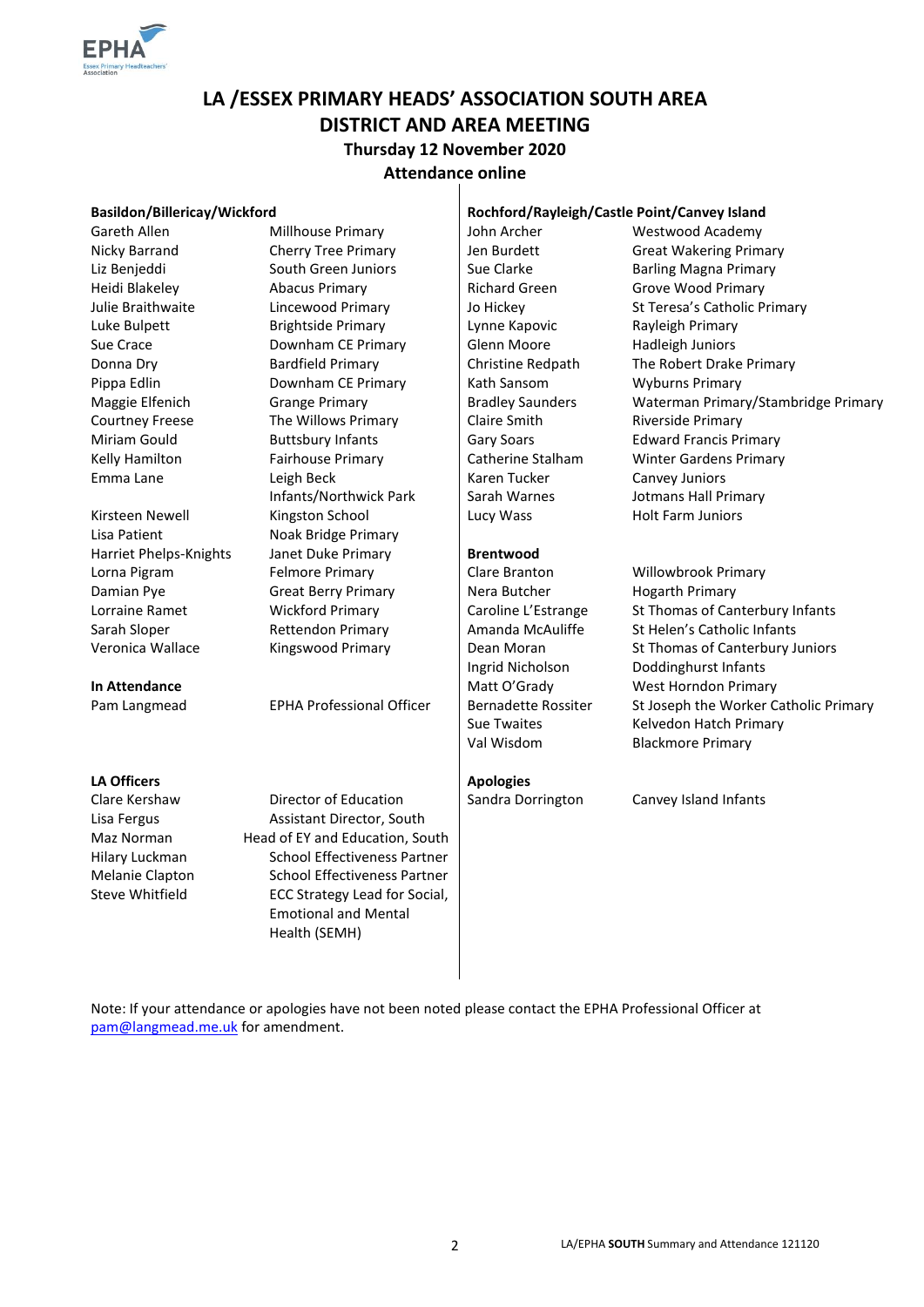

## **SOUTH EPHA AREA MEETING MINUTES 12 NOVEMBER 2020**

### **1. WELCOME**

The meeting was held online as a result of the continuing Coronavirus pandemic.

Nicky Barrand the South Area Chair welcomed headteachers to the meeting. She thanked Clare Kershaw, Lisa Fergus and Maz Norman for the overview of the ongoing LA school improvement strategies and, in particular, their support during the current situation and their willingness to listen to headteachers.

### **Welcome to the following Headteachers:**

| Larchwood Primary, (Interim headteacher) |  |
|------------------------------------------|--|
| Wickford CE Infants, Hearts Academy      |  |
| Canvey Island Infants                    |  |
| Downham CE Primary (Acting Co-head)      |  |
| Northlands Primary and Nursery           |  |
| <b>Buttsbury Infants</b>                 |  |
| South Green Infants                      |  |
| St Teresa's Catholic Primary             |  |
| Holy Family Catholic Primary (Acting)    |  |
| Rayleigh Primary                         |  |
| Wickford CE Infants, Hearts Academy      |  |
| <b>Blackmore Primary (Acting head)</b>   |  |
|                                          |  |
| <b>Bardfield Primary</b>                 |  |
| South Green Infants (Acting)             |  |
| Long Ridings Primary                     |  |
| Kelvedon Hatch Primary                   |  |
| <b>Holt Farm Juniors</b>                 |  |
|                                          |  |

## **Farewell to the following headteachers:**

Gill Marrion Long Ridings Primary

### **2. SOUTH EPHA MEETING**

### **a) EPHA Annual General Meeting**

The EPHA Annual General Meeting took place on 7 October 2020 and the following headteachers were elected as officers for the coming year:

- Harriet Phelps-Knights (Janet Duke Primary) Chair
- Nick Hutchings (Hamilton Primary) Vice-Chair
	- Nicky Barrand (Cherry Tree Primary) Executive Treasurer

They are supported by 36 headteachers across the county, representing their colleagues in different districts. The full Executive membership list, minutes of the AGM, and the Constitution and Financial Regulations are available on the EPHA website**.** 

For the time being meetings are being held online and, while mainly Executive members attend those meetings, a reminder that other headteachers can attend if they wish to.

### **b) EPHA Priorities for 2020/21**

At the AGM the headteachers who attended discussed the priorities for the Association for the coming year. It was agreed these should include: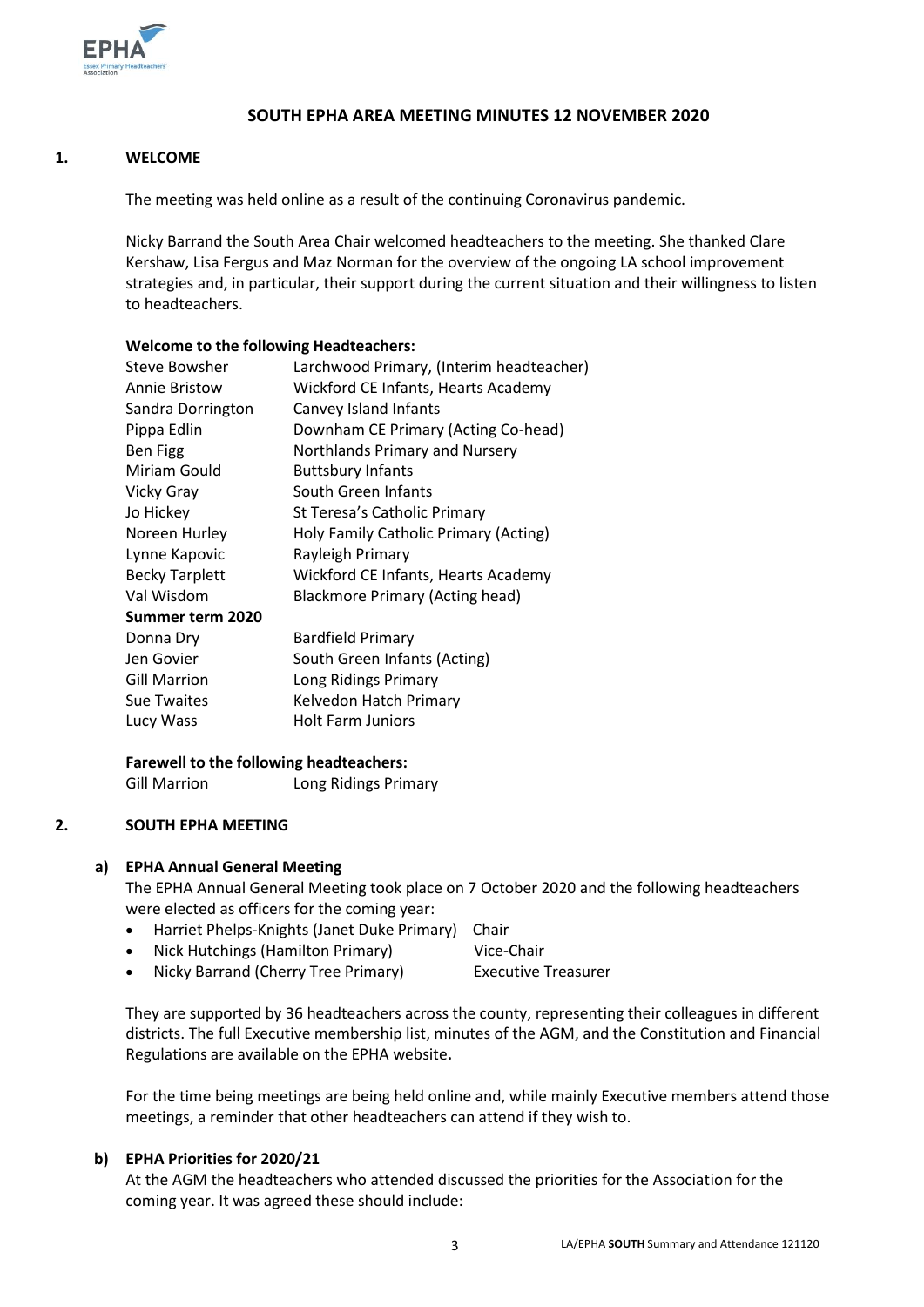

## *Support for schools around Covid-19*

Including navigating the guidance and putting forward primary headteacher views. *Continuing to work collaboratively with partners*

Including the Local Authority, ASHE, ESSET, and now the Regional Schools Commissioner officer. It has never been more important to ensure that the primary headteacher voice is heard. *Headteacher well-being* 

This is even more important than ever given the huge current pressures on headteachers. The Headteacher Wellbeing programme, led by Jo Barclay, is being rolled out to schools. This started with a focus on resources for governors. The Professional Officer noted that all Schools Effectiveness Partners have received training on the Headteacher Wellbeing programme resources and they should be focused on this as a concern.

### *Termly briefings for headteachers*

Continuation of the termly briefings delivered by the Professional Officer which are welcomed by many headteachers across the County.

### *Training opportunities*

The Chair asked headteachers to feedback if there was anything EPHA should be responding to with training, resources and website updates – ongoing.

**c) The Autumn term EPHA newsletter** was circulated to headteachers in advance of the meeting - this can also be found on the Newsletter page of the EPHA website [www.essexprimaryheads.co.uk.](http://www.essexprimaryheads.co.uk/)

### **d) EPHA conference information**

The Deputy and Assistant Heads' conference was held online this year and attended by over 180 delegates. Despite a few Zoom glitches, the conference was welcomed and enjoyed by the deputies, who heard presentations from Lord Robert Winston, Drew Povey and Jaz Ampaw-Farr, as well as workshops around managing anxiety, Ofsted and the primary curriculum.

The conference has become a "*do-not-miss"* annual networking event for many of our deputies and assistant heads, and reflects EPHA's recognition and appreciation of their role and importance in our primary schools.

Next year's Deputy Heads' conference will be held on Friday 8 October 2021

Headteachers' conference

Friday 19 March 2021

Sadly, we will need to hold the conference online in March, as it seems unlikely that we will be able to host a large gathering by then. Information will be sent to you early in the spring term, and we promise to book some amazing speakers for you to enjoy.

### **e) The Arts Sphere**

Wishbone Partnership, in collaboration with the Lars Windhorst Foundation, offers arts enrichment classes to schools (primary and secondary) whereby qualified artists deliver classes to students, covering a range of topics, techniques and media including:

- Drawing and painting
- Printing techniques
- Clay and sculpture
- **Collage**
- Digital Art
- Ftc.

The aim of the art enrichment programme is to help students explore their artistic potential, encourage creativity and inspire and challenge students.

The Arts Sphere was conceived of as an enrichment programme in schools, but we have embraced online learning for secondary schools in the current situation.